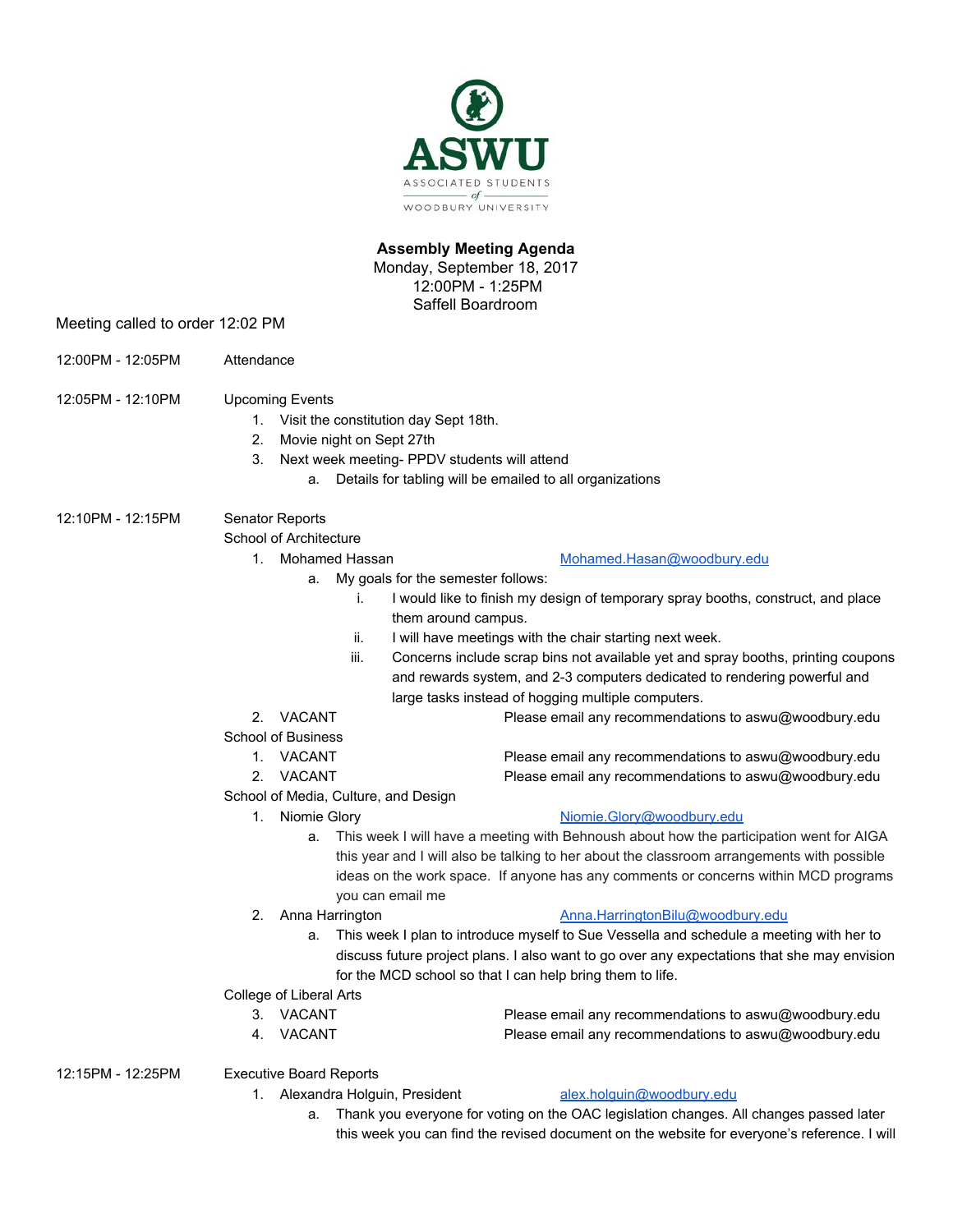post on the president and treasurer group me when this change is reflected on the website.

- b. We are still actively looking for senators, interns, project managers, and a secretary if you know anyone that is interested please refer them to our applications tab on our website or one of us.
- c. I've had a lot of people come to me for OAC requests and changes they want to request bennet is the chair of OAC so please direct any OAC questions to him. Thank you
- d. Lastly thank you to everyone that came out to support today's meeting we really appreciate your presence.
- 2. William Garcia, Executive VP [william.garcia@woodbury.edu](mailto:william.garcia@woodbury.edu)

- a. Goodmorning everyone, I hope school is going well. As for my report, I have finally gotten a stop clock for assembly meetings so that we can make sure our meetings are a bit more organized
- b. Second, I need everyone's contact information to be updated due to the new woodbury.edu emails. The survey to fill out your new contact information was in the email sent from ASWU in regards to OAC changes, please fill this survey out as soon as possible
- c. And finally, I would like to introduce everyone to the Fall 2017 intens, would the interns please stand up and wave to assembly. We still have applications open for anyone that would like to apply or if you know anyone that may be interested. Please visit the ASWU website for applications.
- 3. Bennet Cariaga, VP of Finance [bennet.cariaga@woodbury.edu](mailto:bennet.cariaga@woodbury.edu)

- a. Hello everyone! I hope your weekend went well. In the past week, OAC transfers were submitted to the business office. They should have been reflected in your respective student org accounts. If you do not see any OAC funding, please let me know immediately, so we can ensure that there are no problems leading up to your events this semester.
	- i. I am working to send out a list of all OAC events to everyone, however, some events have times that have yet to be determined. I will be reaching out to student orgs that have events where the timing is not set in stone.
	- ii. Speaking of event timing: if you have to reschedule an OAC event to a different date/time, you will have to email me. This does not guarantee a change, as it still needs to be approved by the executive board.
	- iii. Contracts Since new OAC guidelines have been passed, I will have to issue new contracts. Please have them signed and submitted to the ASWU box in the SORC, located in the Whitten Center by next week Wednesday, September 27.
	- iv. Reconciliations I am working on updating the reconciliation process due to the changes in the OAC guidelines. You will see an email message regarding that soon. In the meantime, please save your receipts. Have a digital copy of them as well. Thank you.
- 4. Marta Huo, VP of Student Orgs [marta.huo@woodbury.edu](mailto:marta.huo@woodbury.edu)

- a. Hi everyone, just wanted to remind you all to start submitting FREAs for the events that were approved from OAC if you haven't.
- b. Also Michelle Sidney wanted to reinforce that printing codes are only allowed for club related activities. Michelle can see everything that is printed from the machines. Also the president and the treasurer are held responsible for the printing codes.
- c. On 9/19/17, at the main quad, visit the constitution day will take place from 11:30-1PM. You can come to register to vote and there will be games and snacks.
- d. Lastly, if any orgs that are struggling to recruit, feel free to come talk to me and I can provide recruitment events ideas or anything else that is needed. Thank you
- 5. Adam Ramirez, VP of Marketing [adam.ramirez@woodbury.edu](mailto:adam.ramirez@woodbury.edu)
	- a. Hey everyone, to reiterate what Marta said, start submitting your FREA's and flyers in the same email now to Sarah that way your event is approved and ready way before the events date.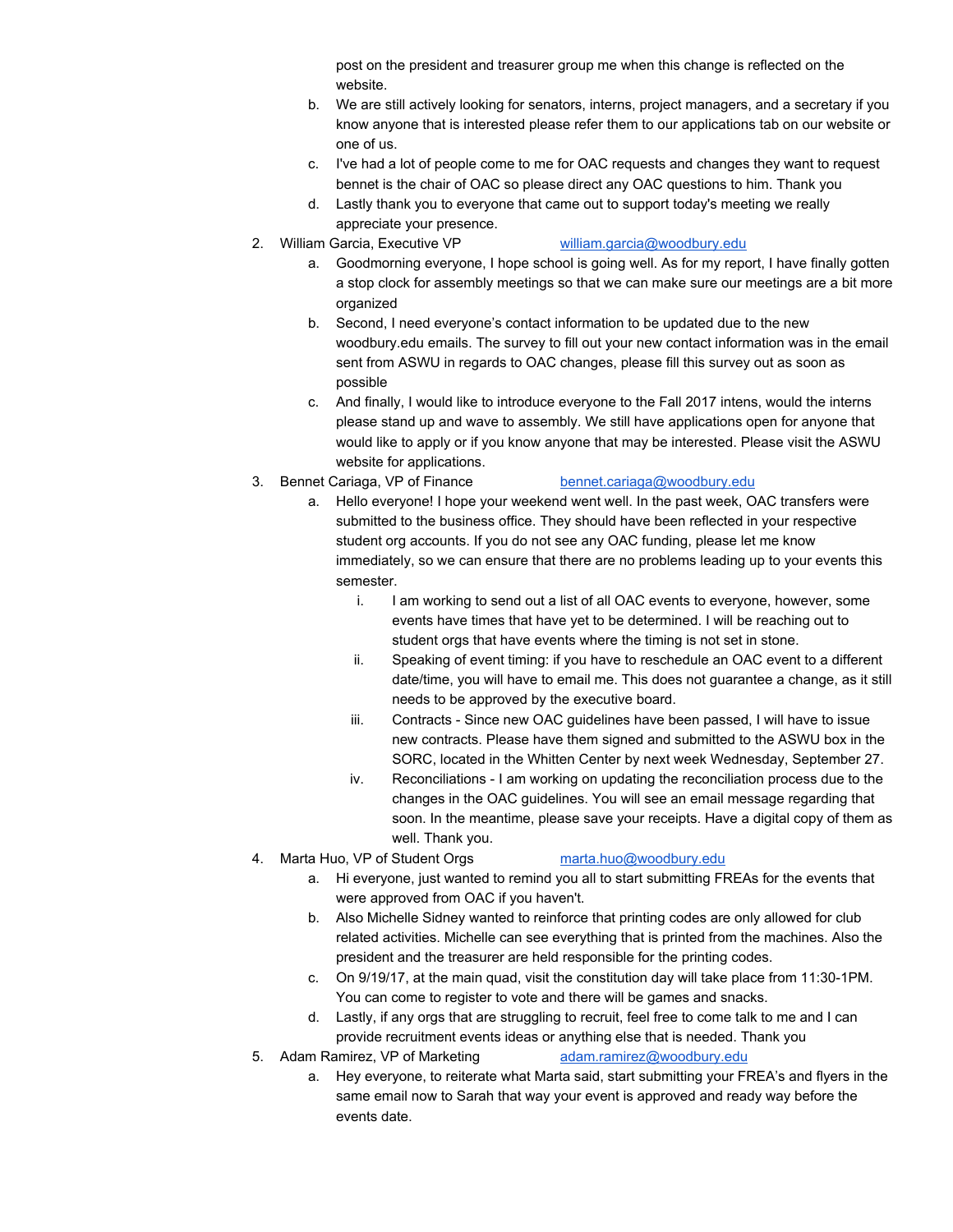- b. By the way, you will all be getting an email in the next couple of days with the due date for your FREA and flyer, that is 2 weeks before your event. If not submitted before that due date, you will get fined.
- 6. Autumn Davis, VP of Student Life [autumn.davis@woodbury.edu](mailto:autumn.davis@woodbury.edu)

- a. Thanks for turning in intern applications! I'll be reaching out to everyone who applied shortly.
- b. PPDV Students will be here next week. I will be sending out an email with guidelines tonight. Please plan accordingly.
- c. CAB movie night is 9/27, we will be screening Clueless on the main quad!
- 

# 12:25PM - 12:30PM Advisor Report

1. Mauro Diaz [mauro.diaz@woodbury.edu](mailto:mauro.diaz@woodbury.edu)

- a. Welcome, it is good to see so many additional faces
- b. Introduction- Mauro is the Dean of Students. Please feel free to ask Mauro for help should you need any.
- c. Due to the fires, we have an increased number of wildlife on campus
	- i. Mauro has emailed students in regards to interaction with wild animals.
	- ii. The are wild animals, not disney animals. DO NOT INTERACT WITH THESE ANIMALS.
	- iii. They are hungry, and do not have a home. Please report them to security if seen.
	- iv. Animals tend to be on campus early morning and at night.
- d. Questions or concerns in regards to classes:
	- i. Use starfish to raise your hand electronically if you have concerns about any students.
	- ii. You can voice concerns for yourself and classmates for anything that is interrupting your academic success.
- e. Announcement from Sarah Tracy
	- i. If any students would like to make some extra money and be on a movie, email [FREA@woodbury.edu](mailto:FREA@woodbury.edu) for more informaiton.
- 12:30PM 1:15PM Guest Speaker: Members of Website Committee:Erik Greeny, Sue Vessella, Jamie Brown, & Rebekah Albrecht
	- 1. Website Use & Features
		- a. Before designing the website, students, faculty, and alumni were surveyed about the previous website:
			- i. There was backlash on navigation.
			- ii. Prospective students and parents of prospective students also complained, saying that we were giving misleading information because of how difficult it was to navigate through the website.
			- iii. Want to make it easy to find student information:
				- 1. Made a faculty/staff and student dropdown for information that you might need.
					- a. Easy to find making complex, library, etc.
					- b. These lead you to pages on the portal.
				- 2. This is located at the top of the website.
			- iv. This website is almost a year old, there are phases that are planned to take place.
			- v. Looking at an alternative to a portal
				- 1. Would like feedback on the portal, right now it looks like it is less useful
				- 2. Will possibly archive everything on the portal and start from scratch a. This will not happen for a while.
		- b. Questions from/for Sue regarding portal
			- i. Links that are on the portal are not often used because it is difficult to find what I'm looking for
				- 1. Examples- it was hard to find the parking permits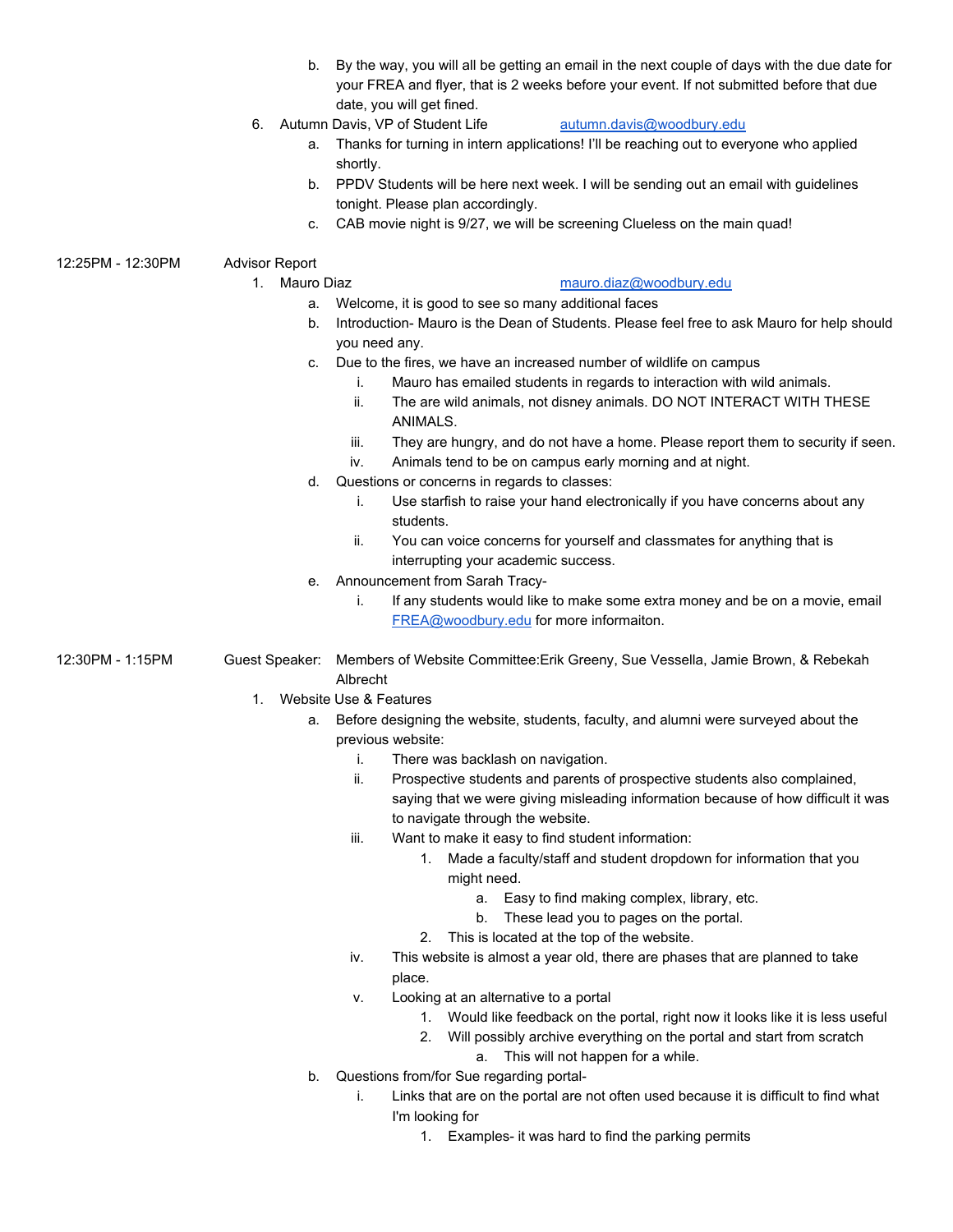- ii. Portal is outdated, there are things that are irrelevant, or things on the portal that don't exist anymore. Very outdated with its information
	- 1. What kind of information are you looking for?
	- 2. Looking for different types of information.
- iii. Hard to find writing center:
	- 1. Can find writing center through University website's student dropdown.
- iv. Student tab was not on the portal for a while.
- v. Ton of outdated information:
	- 1. Faculty members
		- 2. ASWU applications
		- 3. No owners of pages/ content associated with information
			- a. Owners are responsible for updating information yearly
			- b. There are no specified owners responsible for information updates, or rather, there are but when faculty changes often people don't know their responsibilities to update
- vi. As portal currently stands, portal is not very useful
	- 1. People search up the links they want to go to instead of clicking through links on portal
	- 2. Would help if there was a live feed to display events going on, and any changes going
	- 3. Resource page would help
		- a. Ex- where to find wood, foam, etc. off campus
- vii. Broken links on portal, but theoretically you should be able to find links easily
- viii. Calendar for campus
	- 1. What time does woody's close/open
	- 2. When does winter break start
	- ix. Website is not functional, needs a system to make the website more functional
	- x. Will not be getting rid of portal links
		- 1. Concern for portal + website
		- 2. Website and portal are not cohesive
			- a. Website is more visually pleasing, portal links look ugly
		- 3. Tell Alex if there is anything that needs to be changed to the website so she can then email that to Sue.
- xi. Moodle-
	- 1. Have to log in twice, once for moodle. Second for self services
		- a. Waiting for IT to configure this to fix this
		- b. Can possibly talk to Eric Wang about having ONE website log in
- xii. Have a section where students can write their own articles (to be approved)
	- 1. Phase 2 is having a blog page for students to contribute to
- xiii. Housing information
	- 1. Finding information about specifics in housing such as finding out your roommate
	- 2. We have an outdated system for housing, not a website or portal concern. But it is looking to be updated.
- xiv. Would like a survey about the portal, their experiences with the portal, how it can be improved
- c. Back to woodbury.edu website
	- i. Two ways into directory
		- 1. You can filter what you are looking for
		- 2. Showed how to find faculty
		- 3. Also may be a way to connect newsfeed on to the portal
	- ii. News-
		- 1. Read more news
		- 2. This is the place where you can find newsfeeds relevant to Woodbury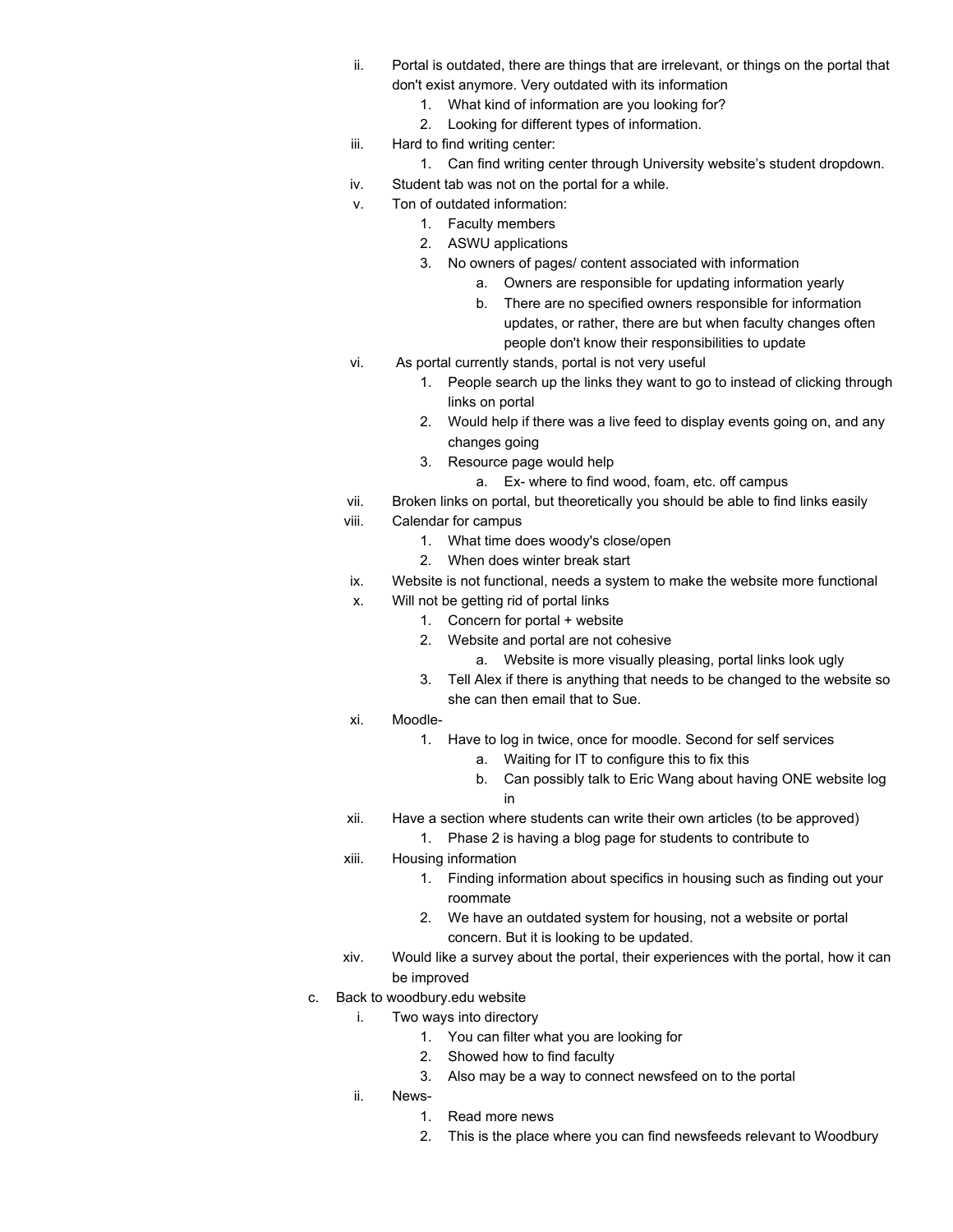- iii. The website committee is in the process of evaluating what they put in last November
	- 1. You are likely to see changes coming up
- 2. Purple Color
	- a. Wouldn't want to graduate having bought all green Woodbury attire and come back to all purple. Feel like a loss of identity
	- b. Why purple?
		- i. So this was a recommendation of the web designers
			- 1. Wanted to have individual colors for each school
			- 2. Really colorful palette for school
			- 3. Green was competing with all the other colors because they wanted darker colors
			- 4. Dropped "W" logo without an identity
				- a. Top priority was fixing website
			- 5. Don't know that this color will be permanent
		- ii. Website developer changed color, and that changed schools color, shouldn't it be the other way around?
			- 1. We were originally blue
			- 2. Been green, teal, black, gold
		- iii. Why would the green that we had contradict these colors?
		- iv. Why should the color of the website affect the color of the school's branding ?
		- v. If we switched colors so many times, why switch again?
		- vi. No need to renovate our brand, just back it up instead of changing it up
		- vii. Show of hand who wants green back
			- 1. Most of the room about 90%
		- viii. A conversation can be had during committee meeting
			- 1. Happy to bring this information to the committee
			- 2. Alex sits on the website committee
		- ix. Updated results on ASWU survey regarding the colors
			- 1. Alumni Survey
				- a. 72 Responses
				- b. 90.3% Do not like the color change (63)
				- c. 5.6% Like the change (5)
				- d. 4.1% Other (4)
			- 2. Student Survey
				- a. 73 Responses
				- b. 74% Do not like the color change (54)
				- c. 13.7% Like the change (10)
				- d. 12.3 % Other (9)
			- 3. These statistics will be sent to committee
		- x. From a financial point of view, was there already a budget put aside to rebrand?
			- 1. There is no budget for that
			- 2. Meaning we are breaking even (President's words) WITHOUT rebranding colors on campus
			- 3. 2 colors max, to compliment one another
				- a. Too many colors when there is a different color for every school
				- b. Gets confusing
				- c. Colors help to locate things within certain majors/ schools
					- i. From a navigation standpoint, this is a great decision
		- xi. Woodbury has gone through multiple changes
			- 1. After so many changes, what is different this time?
			- 2. There wasn't a voting system, this is the first time students have voiced concerns for color changes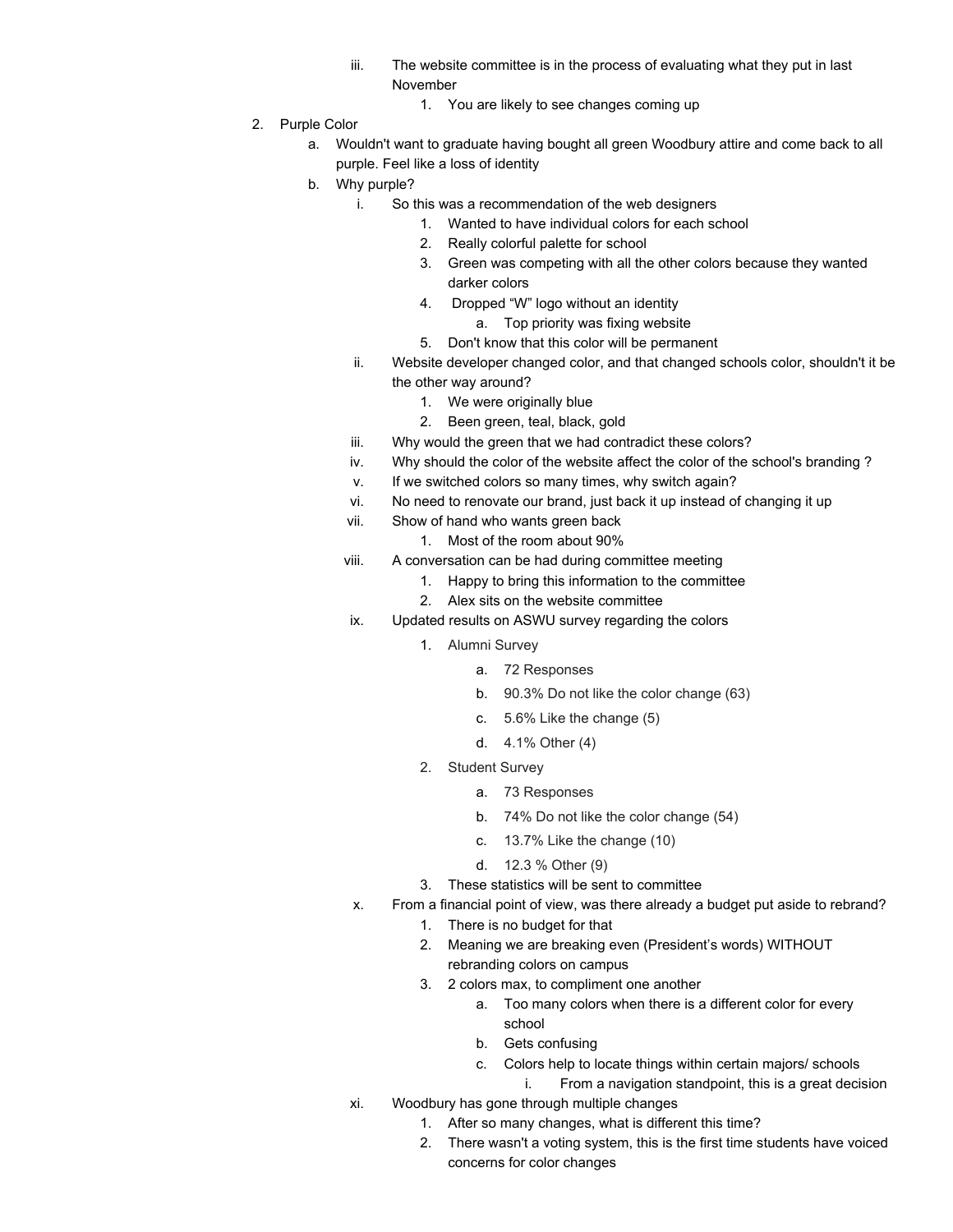- 3. Before it was changed through representatives
- xii. Love the idea of the different colors for schools
	- 1. Implement this color pallette within the home page of the website
	- 2. This is agreed
		- a. Vision- keeping the same logo
		- b. Changing color scheme within the exact same logo
		- c. Make logo appealing to business student AND appealing to graphic design student
		- d. Idea comes from city of Melbourne logo
		- e. It's hard for the School of Business students to identify with a similar logo as say and Animation student would thats why the city of melbourne example logo would work well for this.
		- f. Would punch the green value deeper
			- i. Has not been discussed enough yet
			- ii. Not sure if this will happen yet
			- iii. Is a vision of Sue's has not come to light yet.
- xiii. They were in such a hurry to change the website that they did this backwards
	- 1. It was SO BAD
		- 2. Had parents calling, screaming saying that we were trying to rip them off because it is so hard to find tuition cost
		- 3. Website is our biggest outfacing outlet we have
- xiv. All that purple was taken from home page, and put onto the rest of the website
- xv. The colors and how they represent the schools, this is confusing
	- 1. Kind of pink, kind of red
	- 2. Would that make architecture students purple AND red.
	- 3. There would be some things you would have as the over all Woodbury color
	- 4. And some things that represent just your school
- xvi. Website committee student participation
	- 1. As of right now, President of ASWU attends meetings
	- 2. It is committee driving the boat, not students
		- a. Once actions are taken, students will be surveyed and involved more as of right now the committee is already too large.
- xvii. Woodbury is offset, its on the mountainside, studying is peaceful
	- 1. Think of the school and think of green
	- 2. Woodbury is our nook on the outskirts of Los Angeles
- xviii. Reasons why people came to woodbury asked around the room:
	- 1. Size, location, program, environment, beauty of the campus, safety, financial aid are the main answers
	- 2. Knowing who is teaching me is a very big factor
	- 3. Navigation is a lot better
	- xix. The purple is dark, not the same as what is on the printed material.
	- xx. Purple is associated to royal, which does not resonate with Woodbury's identity as a community environment as well as the location based on color theory purple does not make senses for Woodbury green does.
		- 1. Students come for many reasons but stay for community.
- xxi. Green associated with money and professionalism
- xxii. Woodbury has a location out of the city
- xxiii. How did you find woodbury
	- 1. Most answers were as follows: College fair, google, recommendation, drove by, email, alumni, website, college ranking, only school in common app haven't heard of, phone call
	- 2. Most students identified with a recommendation.